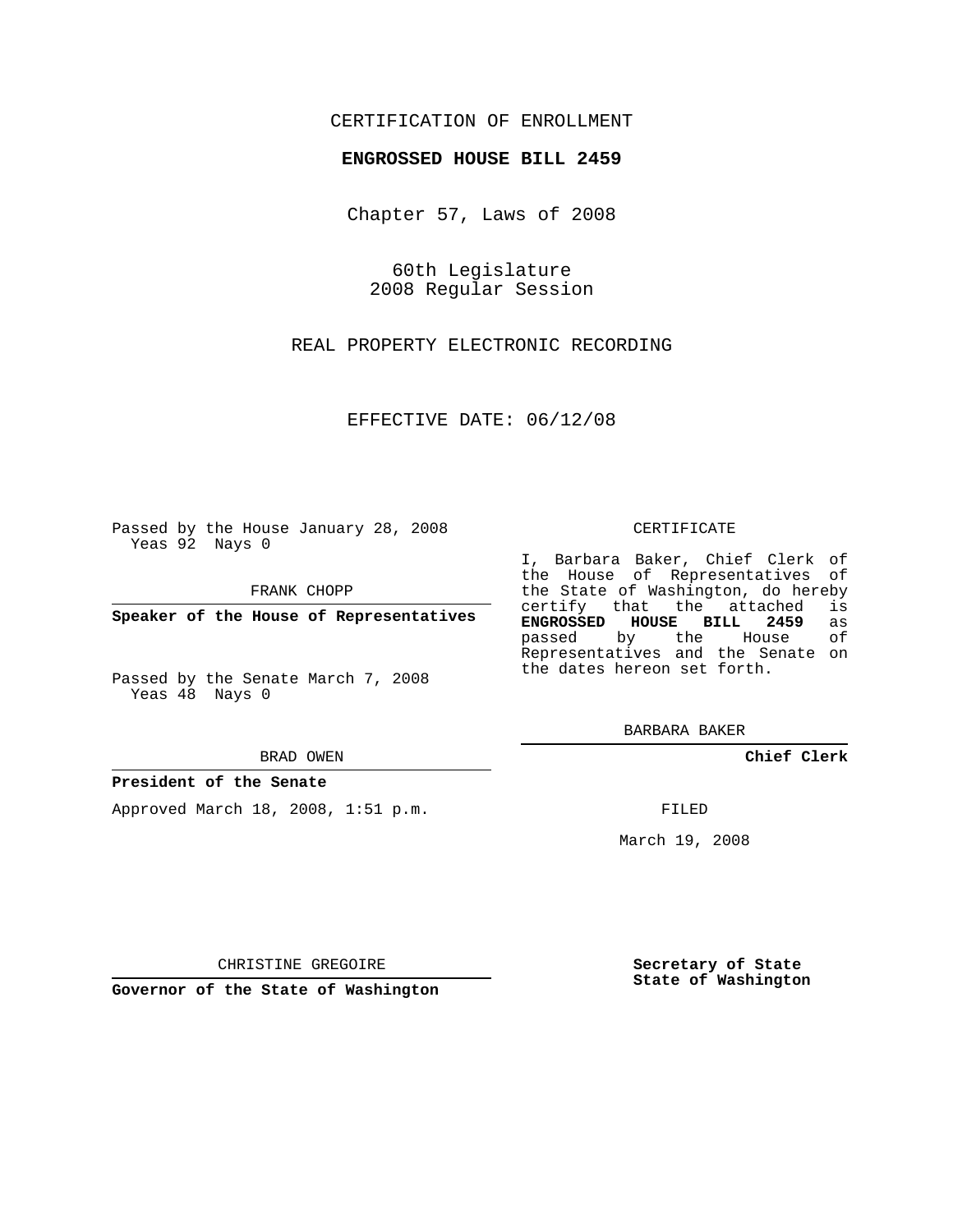# **ENGROSSED HOUSE BILL 2459** \_\_\_\_\_\_\_\_\_\_\_\_\_\_\_\_\_\_\_\_\_\_\_\_\_\_\_\_\_\_\_\_\_\_\_\_\_\_\_\_\_\_\_\_\_

\_\_\_\_\_\_\_\_\_\_\_\_\_\_\_\_\_\_\_\_\_\_\_\_\_\_\_\_\_\_\_\_\_\_\_\_\_\_\_\_\_\_\_\_\_

Passed Legislature - 2008 Regular Session

**State of Washington 60th Legislature 2008 Regular Session**

**By** Representatives Kelley, Ross, Simpson, Hudgins, Upthegrove, and Warnick; by request of Secretary of State

Prefiled 12/12/07. Read first time 01/14/08. Referred to Committee on Local Government.

 AN ACT Relating to real property electronic recording; and adding a new chapter to Title 65 RCW.

BE IT ENACTED BY THE LEGISLATURE OF THE STATE OF WASHINGTON:

 NEW SECTION. **Sec. 1.** This chapter may be known and cited as the uniform real property electronic recording act.

 NEW SECTION. **Sec. 2.** The definitions in this section apply throughout this chapter unless the context clearly requires otherwise.

(1) "Document" means information that is:

 (a) Inscribed on a tangible medium or that is stored in an electronic or other medium, and is retrievable in perceivable form; and (b) Eligible to be recorded in the land records maintained by the recording officer.

 (2) "Electronic" means relating to technology having electrical, digital, magnetic, wireless, optical, electromagnetic, or similar capabilities.

 (3) "Electronic document" means a document that is received by the recording officer in an electronic form.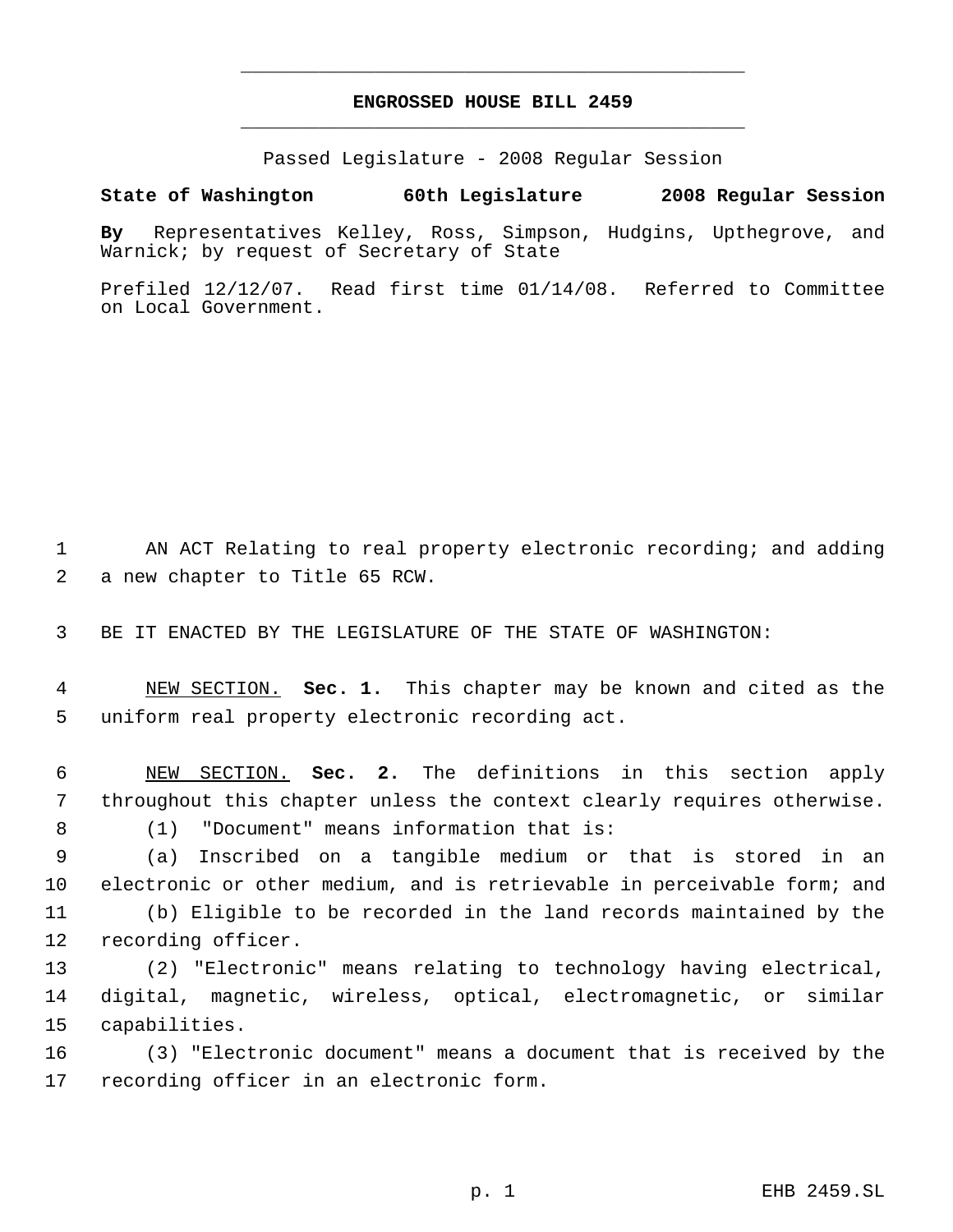(4) "Electronic signature" means an electronic sound, symbol, or process attached to or logically associated with a document and executed or adopted by a person with the intent to sign the document. (5) "Person" means an individual, corporation, business trust, estate, trust, partnership, limited liability company, association,

 joint venture, public corporation, government, or governmental subdivision, agency, or instrumentality, or any other legal or commercial entity.

 (6) "State" means a state of the United States, the District of Columbia, Puerto Rico, the United States Virgin Islands, or any territory or insular possession subject to the jurisdiction of the United States.

 (7) "E-recording standards commission" means the body of stakeholders appointed by the secretary of state to review electronic recording standards and make recommendations to the secretary under section 5 of this act.

 NEW SECTION. **Sec. 3.** (1) If a law requires, as a condition for recording, that a document be an original, be on paper or another tangible medium, or be in writing, the requirement is satisfied by an electronic document satisfying this chapter.

 (2) If a law requires, as a condition for recording, that a document be signed, the requirement is satisfied by an electronic signature.

 (3) A requirement that a document or a signature associated with a document be notarized, acknowledged, verified, witnessed, or made under oath is satisfied if the electronic signature of the person authorized to perform that act, and all other information required to be included, is attached to or logically associated with the document or signature. A physical or electronic image of a stamp, impression, or seal need not accompany an electronic signature.

 NEW SECTION. **Sec. 4.** (1) In this section, "paper document" means a document that is received by the recording officer in a form that is not electronic.

(2) A recording officer:

(a) Who performs any of the functions listed in this section shall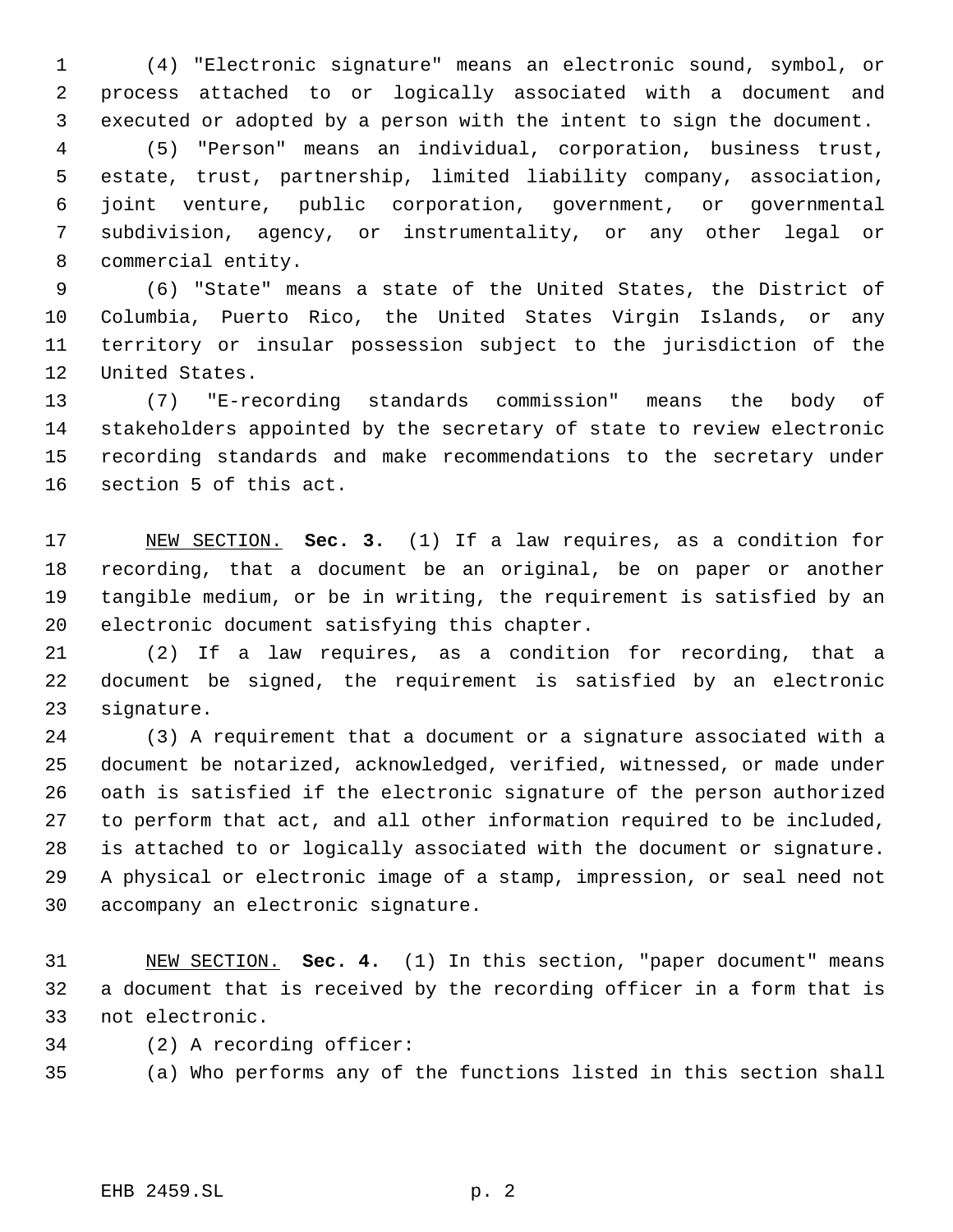do so in compliance with the rules adopted by the secretary of state for the electronic recording of documents;

 (b) May receive, index, store, archive, and transmit electronic documents;

 (c) May provide for access to, and for search and retrieval of, documents and information by electronic means;

 (d) Who accepts electronic documents for recording shall continue to accept paper documents as authorized by state law and shall place entries for both types of documents in the same index;

 (e) May convert paper documents accepted for recording into electronic form;

 (f) May convert information previously recorded into electronic form;

 (g) May, after receiving approval pursuant to RCW 36.29.190, accept electronically any fee or tax that the recording officer is authorized to collect;

 (h) May agree with other officials of a state, or a political subdivision thereof, or of the United States, on procedures or processes to facilitate the electronic satisfaction of prior approvals and conditions precedent to recording and the electronic payment of fees or taxes.

 NEW SECTION. **Sec. 5.** The office of the secretary of state shall create and appoint an e-recording standards commission. The e- recording standards commission shall review electronic recording standards and make recommendations to the secretary of state for rules necessary to implement this chapter. A majority of the commission must be county recorders or auditors. The commission may include assessors, treasurers, land title company representatives, escrow agents, and mortgage brokers, the state archivist, and any other party the secretary of state deems appropriate. The term of the commissioners will be set by the secretary of state.

 To keep the standards and practices of recording officers in this state in harmony with the standards and practices of recording offices in other jurisdictions that enact this chapter and to keep the technology used by recording officers in this state compatible with technology used by recording offices in other jurisdictions that enact